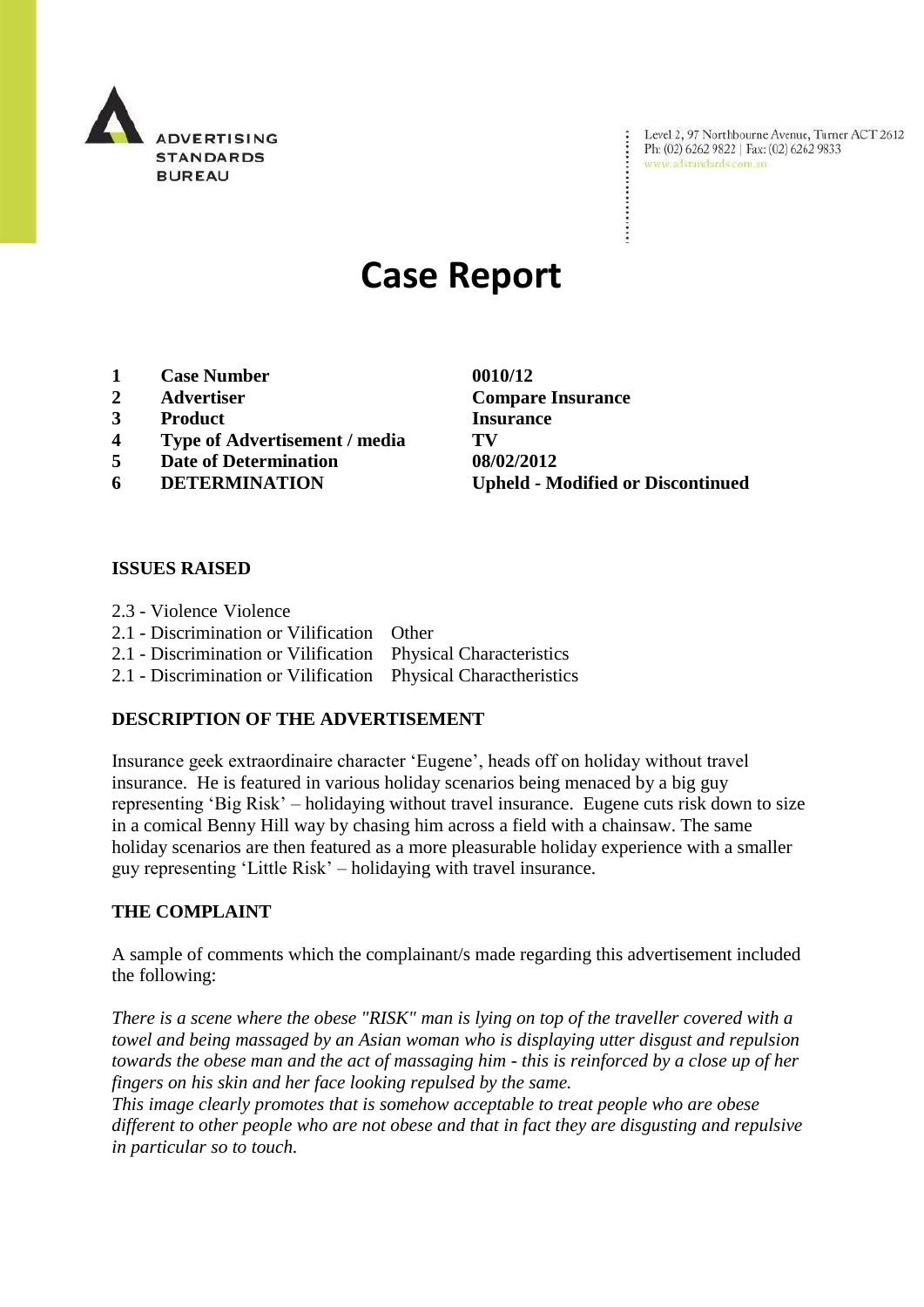*As a society we have thankfully moved away from most advertising which clearly discriminates and incites hatred on so many grounds however physical attributes such as body size namely obesity; which is in fact a disease which is in epidemic proportions in developed countries remains unprotected in this way. I believe this is totally unacceptable and a very poor reflection on our society.*

*There is no way that a disease such as diabetes would be treated in advertising in the same way yet just as obesity can be managed by lifestyle modifications such as diet and exercise so can diabetes yet diabetics are not portrayed as repulsive and disgusting but to somehow condone this type of discrimination by displaying it in advertising is totally and wholly unacceptable.*

*My 6yr old daughter was horrified as she believed as the ad was showing that the man chasing a man with the chainsaw and then cuts him down to size and then the showed a dwarf so it looked like he had been cut up.*

*This is currently being played before 8pm and on this particular night it was played several times during the screening of ICE AGE a child's movie.*

*I find this advert un-necessarily violent and offensive.*

*I believe this could be in breach of AANA code of Ethics Section2 - 2.1 by discriminating against both obese and 'little' people by portraying them in an unfavourable way. I think it mocked people with dwarfism.*

*It's thoroughly insulting to both obese people (who are portrayed as being grotesque and undesirable) and to dwarfs (who are treated as comic relief/perversions of nature) and most of all it's insulting to the viewers' intelligence.*

# **THE ADVERTISER'S RESPONSE**

Comments which the advertiser made in response to the complainant/s regarding this advertisement include the following:

*For the record we would like to mention that we regret any offence taken to our ad campaign. It was intended to take a light hearted, comedic approach to demonstrating cutting risk down to size by taking out travel insurance. It was never intended to upset or offend anyone. We are taking all complaints received seriously.*

*It is also worthwhile pointing out that the Compare Travel Insurance brand has positioned itself as 'quirky' and 'entertaining' from the launch of its public campaign in 2010. Since then, the brand has stood in stark contrast to most brands within the industry and its lighthearted approach has successfully highlighted the need for travel insurance.*

*Given we have invested quite a lot of time and money into producing the ad it would be a great disappointment and loss to have it banned. We would like to work with the Advertising Standards Bureau to address any concerns and continue to run the campaign or a revised version if required.*

*Section 2.1 Discrimination*

*Advertising or Marketing Communications shall not portray people or depict material in a way which discriminates against or vilifies a person or section of the community on account of race, ethnicity, nationality, sex, age, sexual preference, religion, disability or political belief.*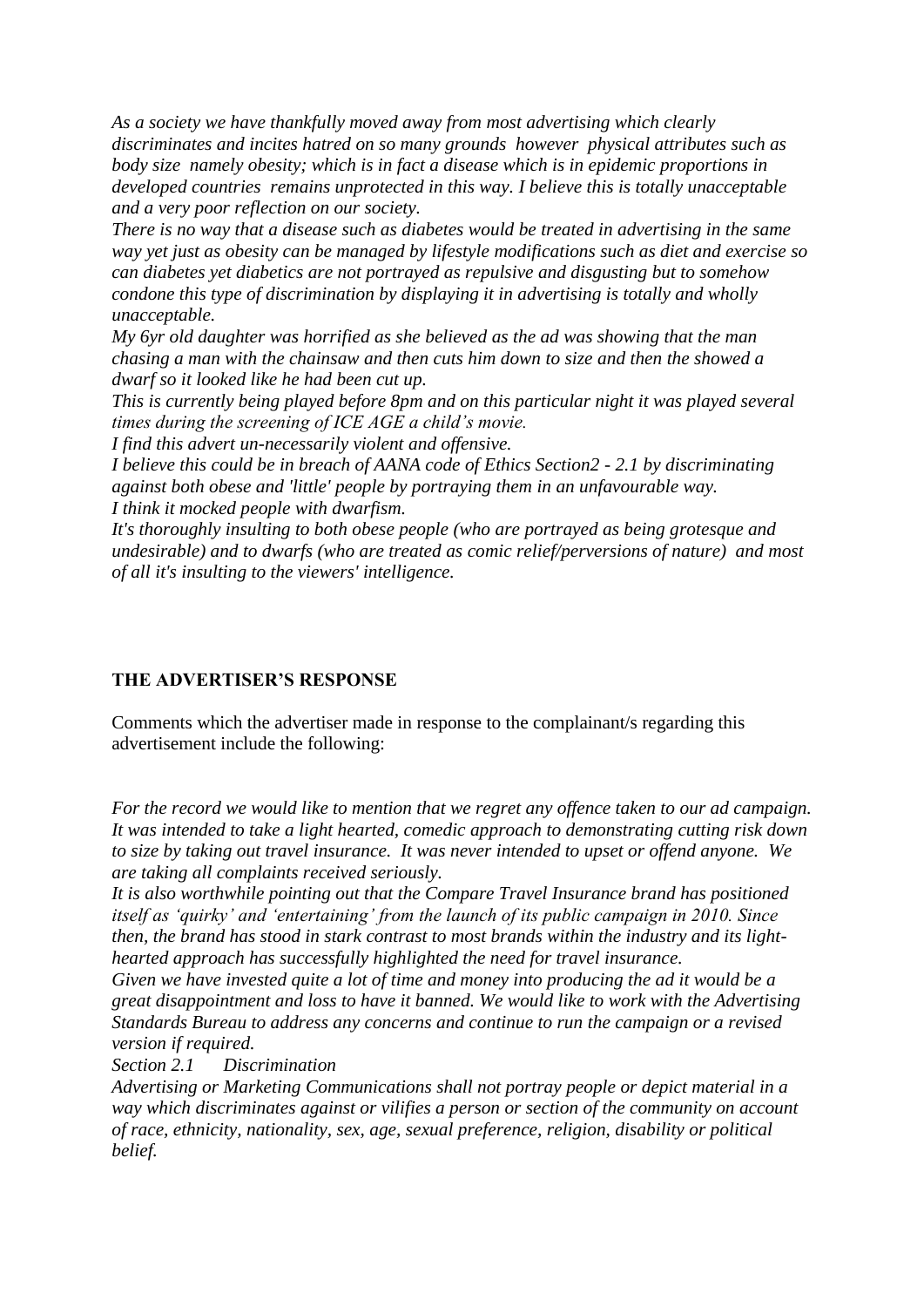*The extremities in sizes of 'Big Risk' and 'Little Risk' were meant for visual representation, certainly not to discriminate against anyone. It was an obvious choice to use a big guy to represent 'Big Risk' and a little guy to represent 'Little Risk'.*

*The close-up shots of the Thai massage scene seem to have sparked concern over discrimination on physical characteristics. Having read the complaints, the only shot that could be perceived as discriminatory is the close-up shot of Big Risk's back, followed by the Thai Masseuse's expression.*

*To eliminate this concern, we could remove the close-up visuals.*

*Section 2.2 Violence*

*Advertising or Marketing Communications shall not present or portray violence unless it is justifiable in the context of the product or service advertised.*

*The scene of Eugene running across the field with a chainsaw is more 'Benny Hill' than violent. This was crucial to the script as a visual representation of cutting risk down to size. The closest element of violence shown is when 'Big Risk' is on the ground. This is followed by a shot of 'Eugene' holding the chainsaw however 'Big Risk' and the chainsaw are never in shot together.*

*Whilst we do not believe this ad promotes violence in any way, the close-up of Eugene with the chainsaw could be removed if push came to shove.*

*We do not see any grounds for concern of violence in the ending scene where both characters (Eugene and 'Little Risk') are poking and bumping into each other whilst continuously laughing. However, we have alternative endings on file if the complaint is upheld and a replacement is required.*

*Two of the complaints received are in relation to the presence of children. We acknowledge that the campaign may have had some inappropriate scheduling and address this under Media Placement below.*

#### *MEDIA PLACEMENT*

*The media campaign covered both Cinema and TV.* 

*The Cinema activity was active from 8th December through to 26th January across Sydney, Melbourne and Perth. Only 76 screens were used across these three markets each week given we wanted to be as targeted as possible with selected film titles. Our request to Val Morgan was that only films with a 'M' or 'MA' rating were to be used and we did not want to target children, art house or documentary titles. We understood that some offence might be interpreted by audiences if we were to use these titles so focussed on comedies and major releases. Across two weeks there were issues with the placement and the film 'Adventures of Tin Tin" was used which had a PG rating. Once we were alerted to this issue we instructed Val Morgan that our preference would be to under deliver on our weekly allocations than have the Compare Travel Insurance ad played to young audiences. They complied with this request but there was some unforseen exposure to a younger audience that we regret. The TV campaign was active for 4 weeks starting w/c 25th December in Sydney only. We* 

*used Channels 10, 11 and One exclusively and through our media buying agency (Mitchells Queensland) alerted them to the PG rating obtained by CAD. Channel 10 responded with a schedule that took into account the PG rating of the TVC. Programming such as 'An Idiot Abroad' which has a similar type of humour was sponsored across the 4 weeks. While some younger viewing would be inevitable our agency and Channel 10 ensured the CAD restrictions were taken into account when scheduling the activity.* 

*If this campaign is to be used again we would follow similar stringent processes that ensured only relevant adult audiences are exposed to the advertisement.*

*We hope that we have satisfactorily responded to all concerns and look forward to hearing back from the Advertising Board on how we can progress with this campaign.*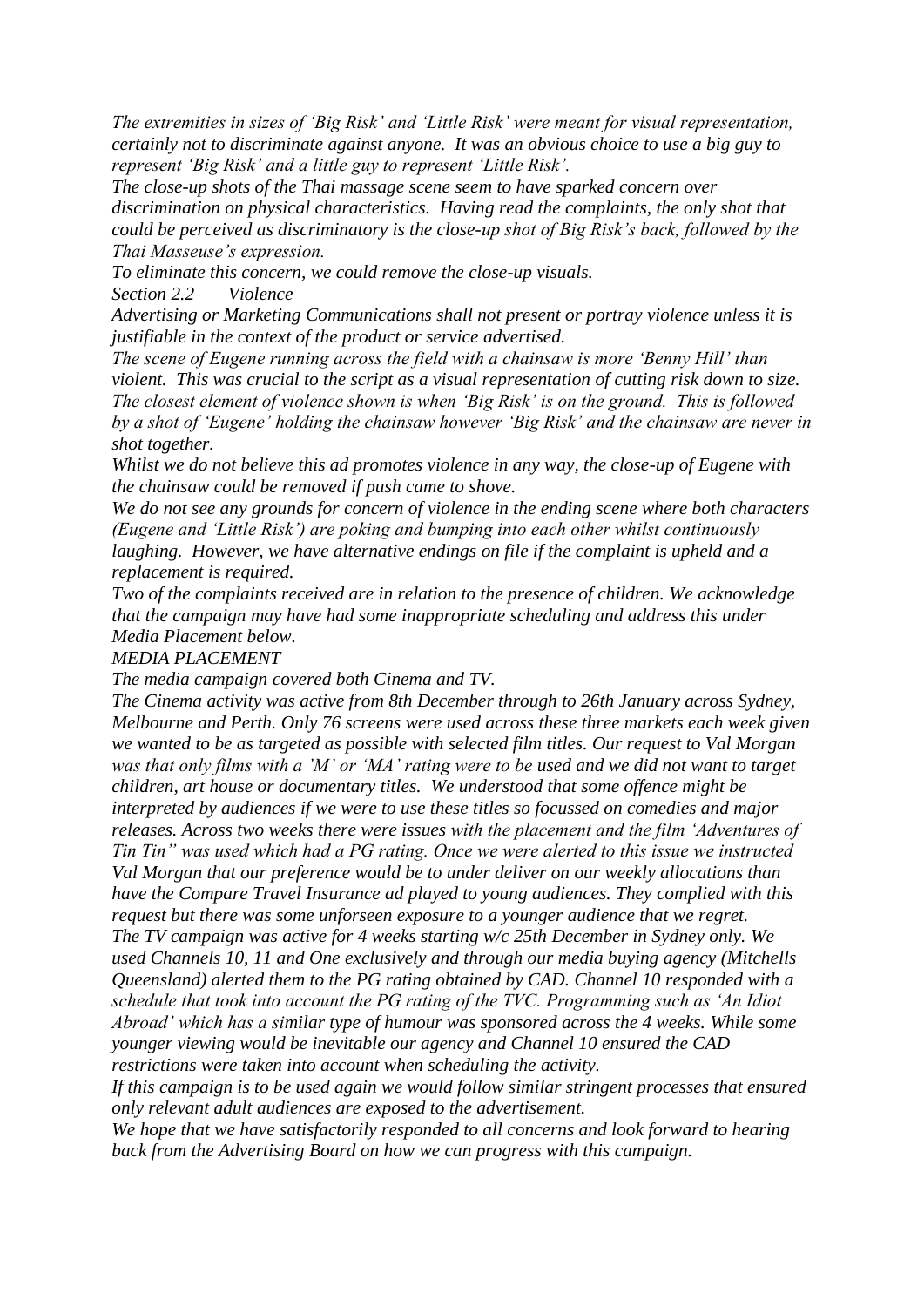# **THE DETERMINATION**

The Advertising Standards Board ("Board") considered whether this advertisement breaches Section 2 of the Advertiser Code of Ethics (the "Code").

The Board noted the complainants" concerns that the advertisement discriminates against overweight people and small people, and depicts violence.

The Board viewed the advertisement and noted the advertiser"s response. The Board noted that the advertisement depicts a man being followed at various stages by men wearing a tshirt with "Risk" written across the front. The Board noted that the man representing risk starts out as a tall and overweight man and is then replaced by a man of short stature whilst the voiceover talks about cutting risk down to size.

The Board first considered whether the advertisement complied with Section 2.1 of the Code which requires that 'advertisements shall not portray or depict material in a way which discriminates against or vilifies a person or section of the community on account of race, ethnicity, nationality, sex, age, sexual preference, religion, disability or political belief.'

The Board noted the complainants' concerns that the advertisement mocks people with dwarfism. The Board noted previous decisions (Solo 410/08 and 522/08) where the Board had upheld complaints on the basis that an advertisement discriminated against people of short statute. In that advertisement however the Board considered that the advertisement clearly represented the man of short stature as being only half a man. In the present advertisement the Board considered that the man of small stature is clearly presented as representing "risk" and that this is presented as a desirable attribute for the advertised product. The board considered that the advertisement did not demean people of short stature and did not breach section 2.1 in its depiction of a person of short stature in the advertisement.

The Board also noted concern that the advertisement demeaned overweight people in its depiction of the larger man as the undesirable "big risk". The minority of the Board considered again that the man is presented as representing "big risk" and that most people would consider the reference to significant risk was appropriate given the product advertised. The majority of the Board however considered that the image of the man representing "big risk" being massaged was demeaning to overweight people. The Board considered that the woman"s reaction to massaging this man is a reaction to his physique and physical attributes, rather than to the concept of 'risk'.

The majority of the Board considered that the woman"s reaction demeaned overweight people and that the advertisement therefore depicted material which discriminated against people on account of being overweight and therefore breached section 2.1 of the Code.